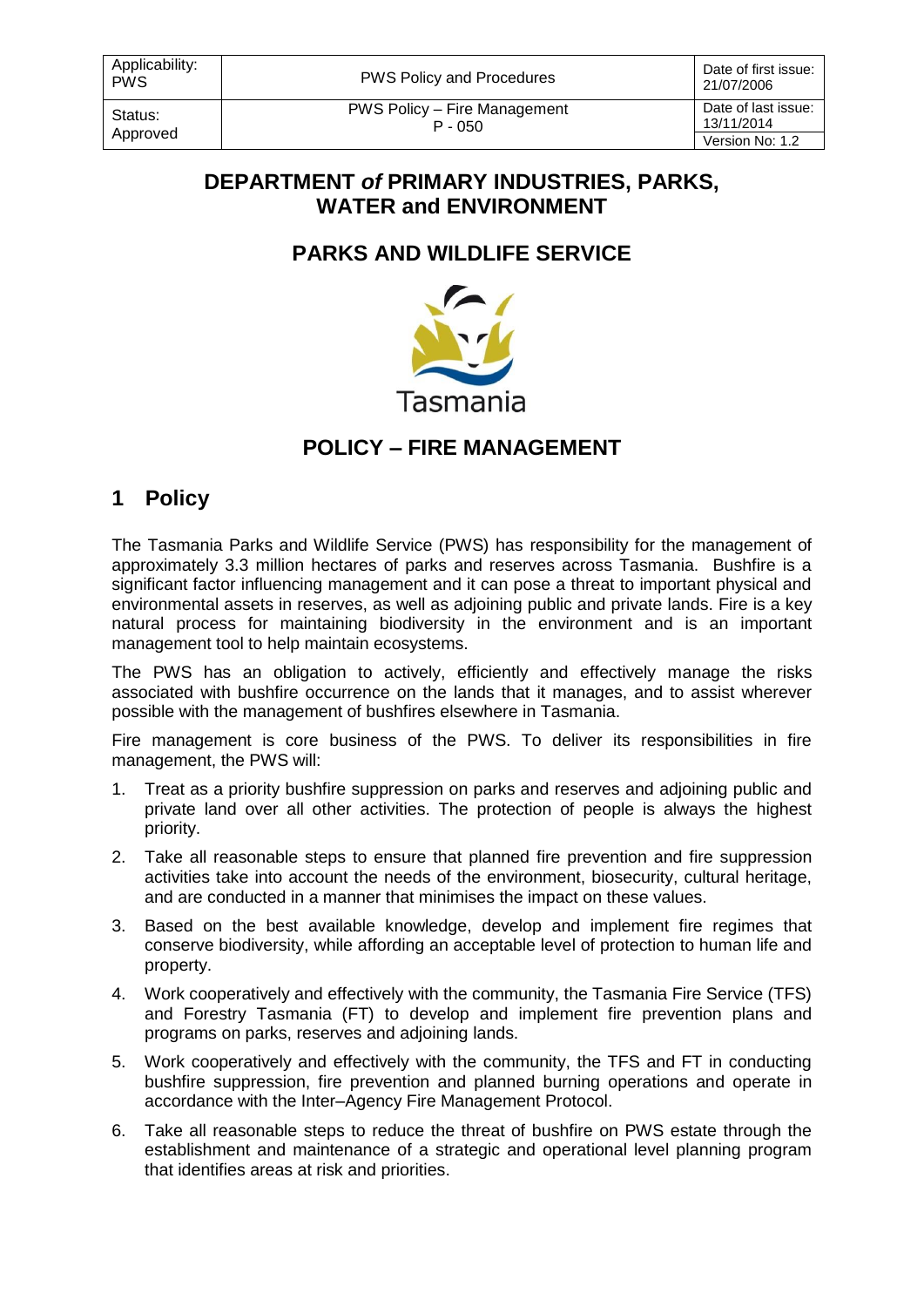- 7. Reduce identified risks through well planned and implemented programs to reduce fuel loads by the most suitable method (e.g. fuel reduction burning, slashing, fire break construction and grazing), maintain effective access and develop education programs to raise community awareness of the role of fire in the landscape.
- 8. Conduct all bushfire suppression operations and planned burning in accordance with the Australasian Inter-service Incident Management System (AIIMS).
- 9. Provide a safe working environment for staff and others working within PWS fire prevention and fire suppression programs.
- 10. Ensure that appropriate training is provided to staff, and that staff are competent and accredited to operate in defined roles during fire prevention and fire suppression operations.
- 11. Ensure that staff have available to them equipment and other resources, including computer-based fire management systems, that are suitable for the fire environment in which they are required to operate.
- 12. Establish and deliver a performance improvement program based upon rigorous debriefing of significant bushfire suppression and fuel reduction burning operations, as well as an annual audit of specific fire management issues.

## **2 References**

- Inter-agency Fire Management Protocol (updated annually)
- *Aboriginal Relics Act 1975*
- *Crown Lands Act 1976*
- *Environmental Protection and Biodiversity Conservation Act 1999*
- *Environmental Management and Pollution Control Act 1994*
- *Environmental Protection Policy (Air Quality) 2004*
- *Evidence Act 2001*
- *Fire Service Act 1979*
- *Fire Service (miscellaneous) Regulations 1996*
- *National Parks and Reserves Management Act 2002*
- *Nature Conservation Act 2002*
- *Threatened Species Protection Act 1995*
- *Work Health and Safety Act 2012*
- General Management Plan for Tasmania's Reserves 2013
- AFAC position paper "Bushfires and Community Safety", Version 4.1 8 September 2010
- Planned Burning in Tasmania Operational Guidelines 2009
- Tasmanian Reserve Management Code of Practice 2003
- *Forest Practices Code 2002*
- [Keeping it Clean](http://www.dpiw.tas.gov.au/inter.nsf/Attachments/LBUN-86X7YY/$FILE/15130802_52keepingitcleanspreadswe.pdf) A Tasmanian field hygiene manual (2010)
- The Parks and Wildlife Service Environmental Management Policy
- Southern, Northern and Northwest Region Strategic Fire Management Plans
- Bushfire Risk Assessment Model

This policy is the top level policy for PWS fire management, and all other PWS fire management policies are subordinate to it.